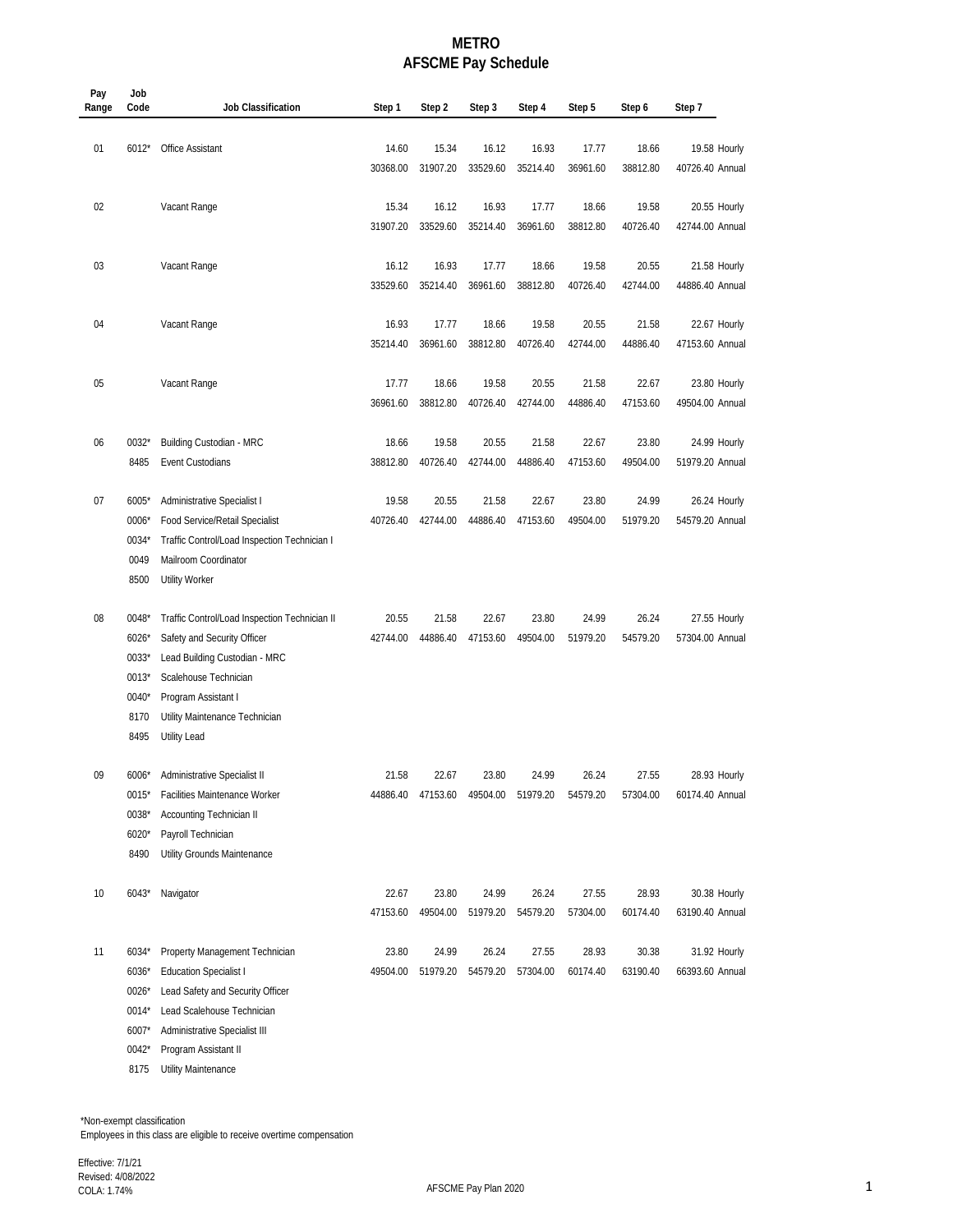## **METRO AFSCME Pay Schedule**

| 12 | 6001*<br>6031*  | Accountant I<br>Assistant Visual Communication Designer                | 24.99<br>51979.20 | 26.24<br>54579.20 | 27.55<br>57304.00 | 28.93<br>60174.40 | 30.38<br>63190.40 | 31.92<br>66393.60 | 33.49 Hourly<br>69659.20 Annual |
|----|-----------------|------------------------------------------------------------------------|-------------------|-------------------|-------------------|-------------------|-------------------|-------------------|---------------------------------|
|    | 6016*           | <b>GIS Technician</b>                                                  |                   |                   |                   |                   |                   |                   |                                 |
|    | 0055*           | Environmental Technician                                               |                   |                   |                   |                   |                   |                   |                                 |
|    | $0052*$         | Metro Paint Operations Technician I                                    |                   |                   |                   |                   |                   |                   |                                 |
|    | 8300            | Utility Maintenance Specialist                                         |                   |                   |                   |                   |                   |                   |                                 |
| 13 | 0053*           | Facilities Maintenance Technician                                      | 26.24             | 27.55             | 28.93             | 30.38             | 31.92             | 33.49             | 35.17 Hourly                    |
|    | 0331*           | Hazardous Waste Technician                                             | 54579.20          | 57304.00          | 60174.40          | 63190.40          | 66393.60          | 69659.20          | 73153.60 Annual                 |
|    | 6018*           | Payroll Specialist                                                     |                   |                   |                   |                   |                   |                   |                                 |
|    | 0057*           | <b>Technical Specialist I</b>                                          |                   |                   |                   |                   |                   |                   |                                 |
|    | 8385<br>$6042*$ | Utility Maintenance Lead<br>Lead Navigator                             |                   |                   |                   |                   |                   |                   |                                 |
|    | 6030            | Zoo Registrar                                                          |                   |                   |                   |                   |                   |                   |                                 |
|    |                 |                                                                        |                   |                   |                   |                   |                   |                   |                                 |
| 14 | $6037*$         | <b>Education Specialist II</b>                                         | 27.55             | 28.93             | 30.38             | 31.92             | 33.49             | 35.17             | 36.94 Hourly                    |
|    | 0059*           | <b>Technical Specialist II</b>                                         | 57304.00          | 60174.40          | 63190.40          | 66393.60          | 69659.20          | 73153.60          | 76835.20 Annual                 |
|    | 0058*           | Volunteer Coordinator I                                                |                   |                   |                   |                   |                   |                   |                                 |
|    | 0333*           | Assistant Management Analyst                                           |                   |                   |                   |                   |                   |                   |                                 |
|    | 0338*           | Assistant Public Affairs Specialist                                    |                   |                   |                   |                   |                   |                   |                                 |
|    | 6032            | Associate Visual Communication Designer                                |                   |                   |                   |                   |                   |                   |                                 |
|    | 0639            | Video and Photography Technician                                       |                   |                   |                   |                   |                   |                   |                                 |
|    | $0041*$         | Records & Information Analyst I                                        |                   |                   |                   |                   |                   |                   |                                 |
|    | 6024*           | Program Assistant III                                                  |                   |                   |                   |                   |                   |                   |                                 |
|    | 0082*           | Metro Paint Operations Technician II                                   |                   |                   |                   |                   |                   |                   |                                 |
| 15 | 6008            | Administrative Specialist IV                                           | 28.93             | 30.38             | 31.92             | 33.49             | 35.17             | 36.94             | 38.80 Hourly                    |
|    | $0301*$         | Procurement Analyst I                                                  | 60174.40          | 63190.40          | 66393.60          | 69659.20          | 73153.60          | 76835.20          | 80704.00 Annual                 |
|    | 6002            | <b>Accountant II</b>                                                   |                   |                   |                   |                   |                   |                   |                                 |
|    | 0062            | Systems Administrator I                                                |                   |                   |                   |                   |                   |                   |                                 |
|    | 0061            | Systems Analyst I                                                      |                   |                   |                   |                   |                   |                   |                                 |
| 16 | 0332*           | Hazardous Waste Specialist                                             | 30.38             | 31.92             | 33.49             | 35.17             | 36.94             | 38.80             | 40.74 Hourly                    |
|    | $0064*$         | <b>Environmental Specialist</b>                                        | 63190.40          | 66393.60          | 69659.20          | 73153.60          | 76835.20          | 80704.00          | 84739.20 Annual                 |
|    | $0073*$         | Technical Specialist III                                               |                   |                   |                   |                   |                   |                   |                                 |
|    | 6009            | Assistant GIS Specialist                                               |                   |                   |                   |                   |                   |                   |                                 |
|    | 6000            | Assistant Natural Resource Scientist                                   |                   |                   |                   |                   |                   |                   |                                 |
|    | 0354            | Assistant Regional Planner                                             |                   |                   |                   |                   |                   |                   |                                 |
|    | 0343            | Assistant Solid Waste Planner                                          |                   |                   |                   |                   |                   |                   |                                 |
|    | 6011            | Assistant Researcher & Modeler                                         |                   |                   |                   |                   |                   |                   |                                 |
|    | 0348            | <b>Assistant Transportation Planner</b>                                |                   |                   |                   |                   |                   |                   |                                 |
|    | 0334            | Associate Management Analyst                                           |                   |                   |                   |                   |                   |                   |                                 |
|    | 0339<br>6038    | Associate Public Affairs Specialist<br><b>Education Specialist III</b> |                   |                   |                   |                   |                   |                   |                                 |
|    | 0056            | Records & Information Analyst II                                       |                   |                   |                   |                   |                   |                   |                                 |
|    | 6033            | Senior Visual Communication Designer                                   |                   |                   |                   |                   |                   |                   |                                 |
|    | 0065            | Volunteer Coordinator II                                               |                   |                   |                   |                   |                   |                   |                                 |
|    | 6041            | RID Patrol Crew Lead                                                   |                   |                   |                   |                   |                   |                   |                                 |
|    | 0045*           | <b>Facilities Maintenance Specialist</b>                               |                   |                   |                   |                   |                   |                   |                                 |
|    | $0063*$         | Metro Paint Operations Specialist                                      |                   |                   |                   |                   |                   |                   |                                 |

 \*Non-exempt classification Employees in this class are eligible to receive overtime compensation